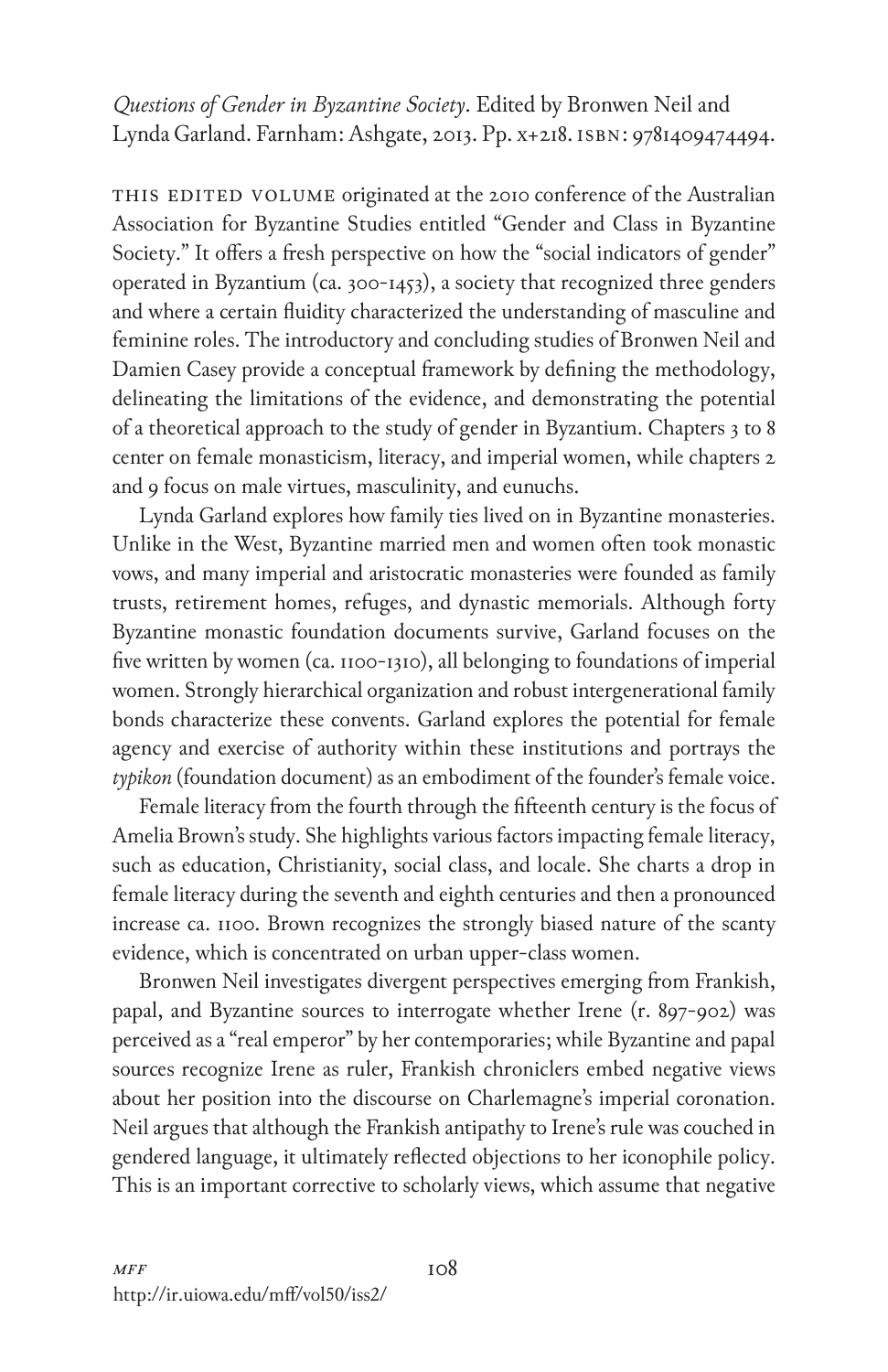Western perceptions were primarily motivated by Irene's gender and that Leo III crowned Charlemagne emperor because the pope perceived the Byzantine imperial throne to be vacant.

Liz James examines the role of imperial women within the power structure of the late Roman Empire (ca. 284-337) and explores what, if anything, the textual and visual sources reveal about their actual lives. She argues that women served in imperial networks as links between men. Representations of women functioned primarily as "ciphers" that articulated the political and religious agendas of the men related to them, revealing little about the women and their lives. Significantly, James shows that the belief that Fausta received *damnatio memoriae* upon her death, widely accepted in scholarship, rests on inconclusive evidence.

Diana Wright analyzes the marriage alliances contracted between two Byzantine rulers (John VIII, Theodoros of Morea) to Italian brides (Sophia of Montferrat, Cleofe Malatesta) in 1420 to foster union between the Byzantine and Roman Churches and to encourage Western military aid to Byzantium against the Turks. The relatively abundant evidence yields conclusions simply inconceivable in earlier periods (e.g., the fourth century): beyond recognizing the women's political roles as signifiers of the agendas of "their men," Wright exposes the personal costs they incurred during their marriages. The sources are particularly informative about Cleofe. She negotiated the competing demands of her native customs and religion and the expectations of her orthodox husband with combined distress and success. Although she converted publicly and donned monastic dress, her private correspondence suggests that internally she never renounced her Catholic faith. Upon her death, Cleofe was celebrated as the personification of resistance against the Turks, an impressive achievement for a foreign bride.

The varied imagery applied to the Virgin Mary (e.g., theotokos, protector, intercessor, and ordinary mother) in the sixth-century hymns of Romanos the Melodist is under investigation by Sarah Gador-Whyte. Romanos's textual images emphasize diverse yet closely related aspects of Mary's role, which, Gador-Whyte notes, mutually enhance one another; the imagery interweaves extreme poles of masculine (e.g., military protection) and feminine (e.g., vulnerable motherhood) characteristics to underscore the importance and effectiveness of Mary's role for the faithful.

Paul Brown demonstrates that Lombard and Norman sources did not typically portray Byzantine men as effeminate before the twelfth century, contrary to scholarly assumptions. Although this charge occurred occasionally, the most